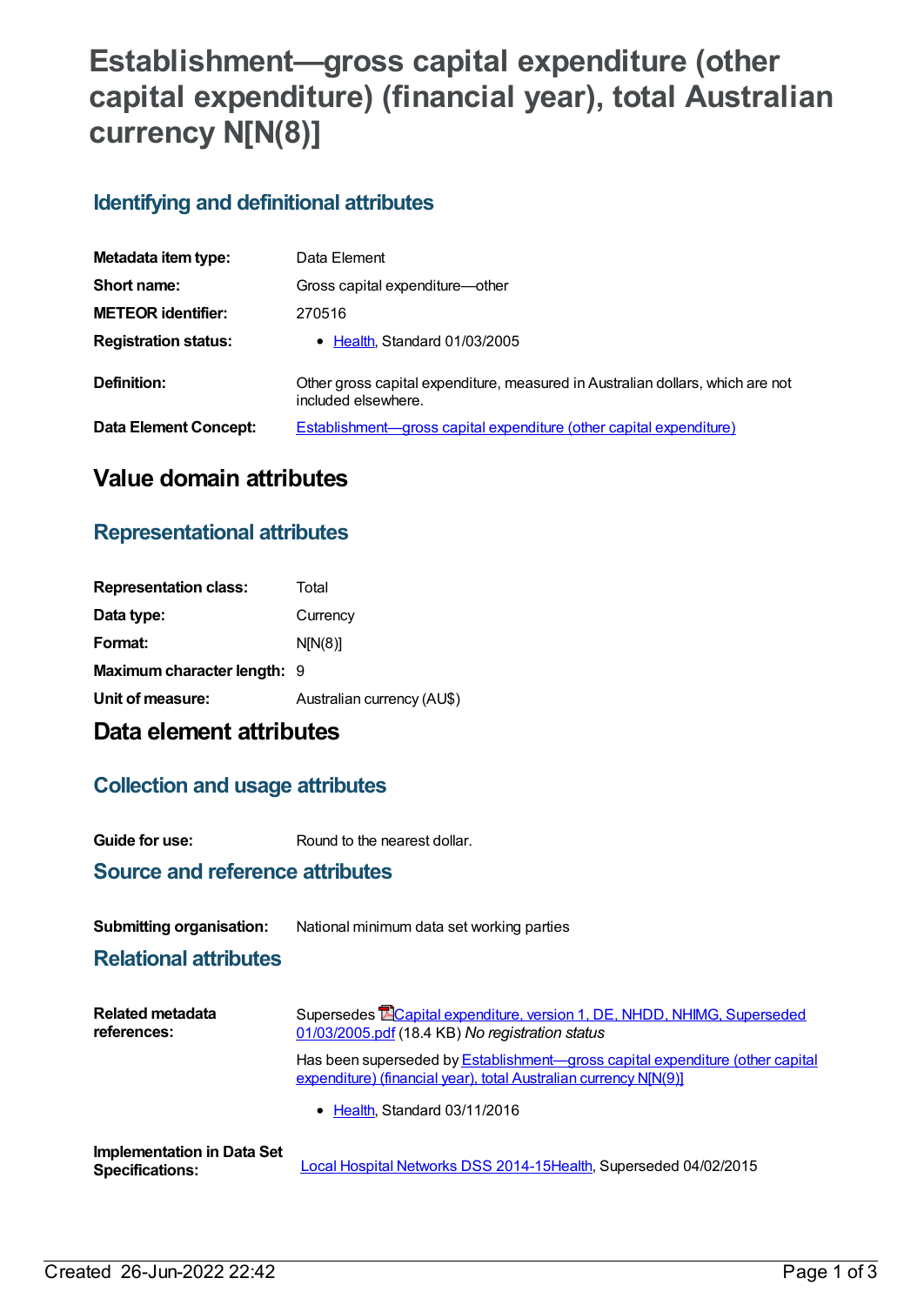*Implementation start date:* 01/07/2014 *Implementation end date:* 30/06/2015

Local Hospital [Networks](https://meteor.aihw.gov.au/content/600241) DSS 2015-16[Health,](https://meteor.aihw.gov.au/RegistrationAuthority/12) Superseded 04/08/2016

*Implementation start date:* 01/07/2015 *Implementation end date:* 30/06/2016

Public hospital [establishments](https://meteor.aihw.gov.au/content/273047) NMDS[Health](https://meteor.aihw.gov.au/RegistrationAuthority/12), Superseded 21/03/2006

*Implementation start date:* 01/07/2005 *Implementation end date:* 30/06/2006

Public hospital [establishments](https://meteor.aihw.gov.au/content/334285) NMDS[Health](https://meteor.aihw.gov.au/RegistrationAuthority/12), Superseded 23/10/2006

*Implementation start date:* 01/07/2006 *Implementation end date:* 30/06/2007

Public hospital [establishments](https://meteor.aihw.gov.au/content/345139) NMDS 2007-08[Health](https://meteor.aihw.gov.au/RegistrationAuthority/12), Superseded 05/02/2008

*Implementation start date:* 01/07/2007 *Implementation end date:* 30/06/2008

Public hospital [establishments](https://meteor.aihw.gov.au/content/362302) NMDS 2008-09[Health](https://meteor.aihw.gov.au/RegistrationAuthority/12), Superseded 03/12/2008

*Implementation start date:* 01/07/2008 *Implementation end date:* 30/06/2009

Public hospital [establishments](https://meteor.aihw.gov.au/content/374924) NMDS 2009-10[Health](https://meteor.aihw.gov.au/RegistrationAuthority/12), Superseded 05/01/2010

*Implementation start date:* 01/07/2009

Public hospital [establishments](https://meteor.aihw.gov.au/content/386794) NMDS 2010-11[Health](https://meteor.aihw.gov.au/RegistrationAuthority/12), Superseded 18/01/2011

*Implementation start date:* 01/07/2010 *Implementation end date:* 30/06/2011